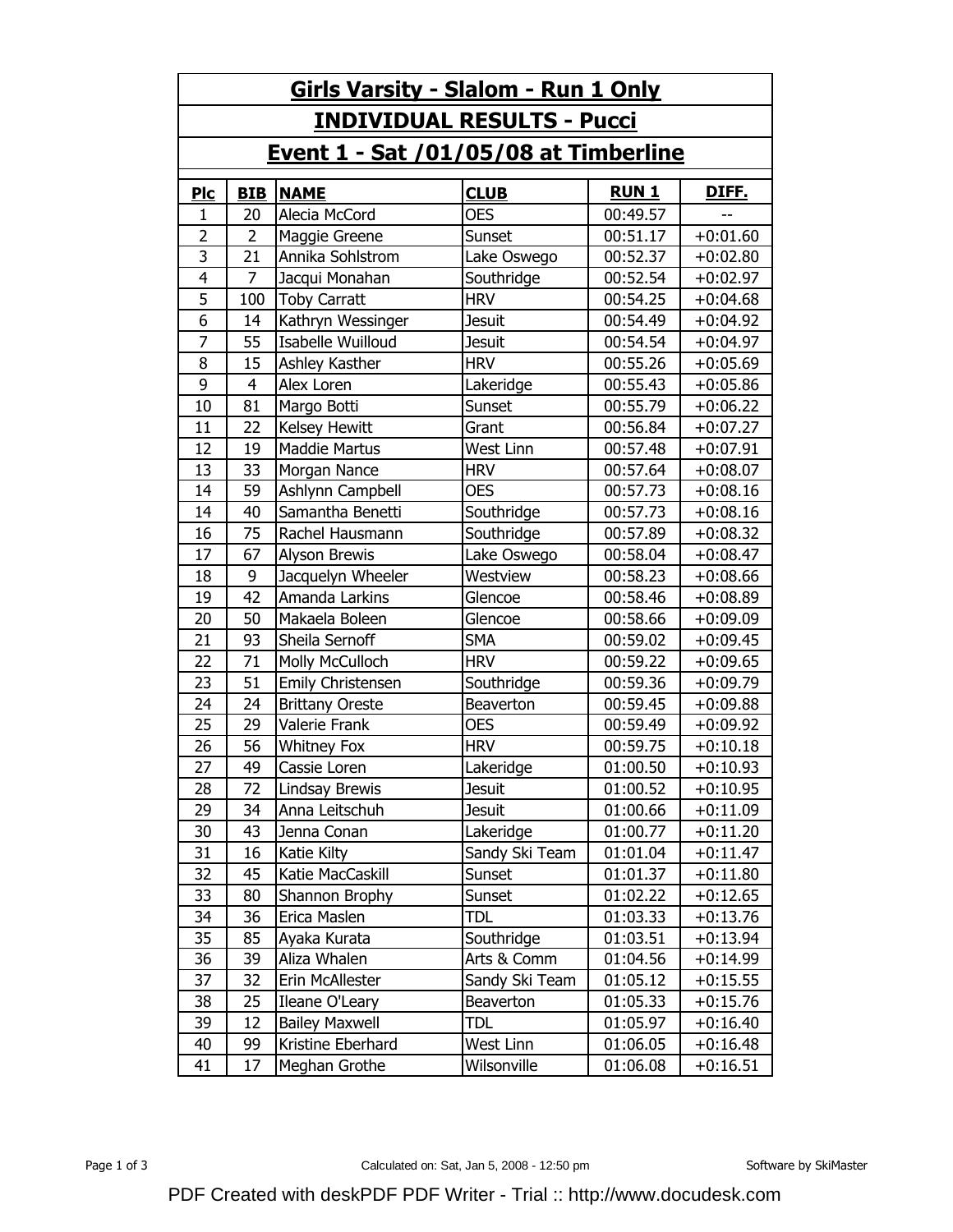| <b>Girls Varsity - Slalom - Run 1 Only</b> |              |                          |                  |              |            |  |  |  |
|--------------------------------------------|--------------|--------------------------|------------------|--------------|------------|--|--|--|
| <b>INDIVIDUAL RESULTS - Pucci</b>          |              |                          |                  |              |            |  |  |  |
| Event 1 - Sat /01/05/08 at Timberline      |              |                          |                  |              |            |  |  |  |
| <b>Plc</b>                                 | <b>BIB</b>   | <b>NAME</b>              | <b>CLUB</b>      | <b>RUN 1</b> | DIFF.      |  |  |  |
| 42                                         | 3            | Allison Neuman           | Lincoln          | 01:07.18     | $+0:17.61$ |  |  |  |
| 43                                         | 98           | Harris Inskeep-Rosenfeld | <b>OES</b>       | 01:07.34     | $+0:17.77$ |  |  |  |
| 44                                         | 68           | Ariel Veroske            | <b>OES</b>       | 01:07.45     | $+0:17.88$ |  |  |  |
| 45                                         | 58           | Paige Alli               | <b>West Linn</b> | 01:07.54     | $+0:17.97$ |  |  |  |
| 46                                         | 8            | Jessi Whalen             | Arts & Comm      | 01:07.76     | $+0:18.19$ |  |  |  |
| 47                                         | 70           | Caitlin Jarvis           | Sandy Ski Team   | 01:07.96     | $+0:18.39$ |  |  |  |
| 48                                         | 57           | Shaylee Tjostolvson      | Sandy Ski Team   | 01:08.15     | $+0:18.58$ |  |  |  |
| 49                                         | 27           | Jane Brown               | Grant            | 01:08.40     | $+0:18.83$ |  |  |  |
| 50                                         | 6            | Elise Otteson            | <b>Barlow</b>    | 01:08.44     | $+0.18.87$ |  |  |  |
| 51                                         | 10           | Audrey Erlandson         | Riverdale        | 01:08.56     | $+0.18.99$ |  |  |  |
| 52                                         | 89           | Darian Duewiger          | Sandy Ski Team   | 01:08.66     | $+0.19.09$ |  |  |  |
| 53                                         | 82           | Alexandra Martin-Banzer  | Lincoln          | 01:08.68     | $+0:19.11$ |  |  |  |
| 54                                         | 87           | <b>Kelsey Wilkins</b>    | <b>Jesuit</b>    | 01:08.73     | $+0:19.16$ |  |  |  |
| 55                                         | 37           | Aspen Mayberry           | Riverdale        | 01:08.91     | $+0:19.34$ |  |  |  |
| 56                                         | 65           | Elizabeth Mitchell       | <b>SMA</b>       | 01:10.02     | $+0:20.45$ |  |  |  |
| 57                                         | 105          | Anna Carlson             | Lakeridge        | 01:10.09     | $+0:20.52$ |  |  |  |
| 58                                         | 96           | Abby Van Leuven          | <b>SMA</b>       | 01:10.78     | $+0:21.21$ |  |  |  |
| 59                                         | 60           | Andrea Chiu              | Lake Oswego      | 01:10.98     | $+0:21.41$ |  |  |  |
| 60                                         | 26           | Nora Pauschinger         | <b>SMA</b>       | 01:11.28     | $+0:21.71$ |  |  |  |
| 61                                         | 76           | <b>Emily Sorensen</b>    | Glencoe          | 01:11.42     | $+0:21.85$ |  |  |  |
| 62                                         | 44           | Becky Chenoweth          | Lincoln          | 01:11.43     | $+0:21.86$ |  |  |  |
| 63                                         | 73           | Keslie Jones             | <b>Tualatin</b>  | 01:12.28     | $+0:22.71$ |  |  |  |
| 64                                         | $\mathbf{1}$ | Chelsea Morrow           | Clackamas        | 01:12.56     | $+0:22.99$ |  |  |  |
| 65                                         | 54           | <b>Courtney Hermens</b>  | <b>Tualatin</b>  | 01:12.78     | $+0:23.21$ |  |  |  |
| 66                                         | 101          | Caitlin Millar           | <b>Jesuit</b>    | 01:12.84     | $+0:23.27$ |  |  |  |
| 67                                         | 92           | <b>Megan Grimes</b>      | Lake Oswego      | 01:13.00     | $+0:23.43$ |  |  |  |
| 68                                         | 64           | Stephanie McCauley       | <b>Beaverton</b> | 01:13.48     | $+0:23.91$ |  |  |  |
| 69                                         | 94           | Katharina Raschdorf      | Beaverton        | 01:13.84     | $+0:24.27$ |  |  |  |
| 70                                         | 74           | Jelena Grove             | Westview         | 01:14.66     | $+0:25.09$ |  |  |  |
| 71                                         | 91           | Annie Friar              | <b>OES</b>       | 01:14.74     | $+0:25.17$ |  |  |  |
| 72                                         | 107          | Caroline Epstein         | Sunset           | 01:15.36     | $+0:25.79$ |  |  |  |
| 73                                         | 106          | Jesse Gauger             | Lincoln          | 01:15.75     | $+0:26.18$ |  |  |  |
| 74                                         | 62           | Ali Houlihan             | <b>SMA</b>       | 01:15.84     | $+0:26.27$ |  |  |  |
| 75                                         | 31           | Jessica Urben            | LaSalle          | 01:15.92     | $+0:26.35$ |  |  |  |
| 76                                         | 28           | <b>Emily Gaddis</b>      | Lake Oswego      | 01:16.67     | $+0:27.10$ |  |  |  |
| 77                                         | 18           | Emily Krohn              | LaSalle          | 01:16.86     | $+0:27.29$ |  |  |  |
| 78                                         | 97           | Stephanie Wax            | Lake Oswego      | 01:17.39     | $+0:27.82$ |  |  |  |
| 79                                         | 83           | Melissa Gerson           | Lakeridge        | 01:18.35     | $+0.28.78$ |  |  |  |
| 80                                         | 38           | Kristen Tsunenaga        | Westview         | 01:19.28     | $+0:29.71$ |  |  |  |
| 81                                         | 53           | Liza Harmon              | tdl              | 01:21.23     | $+0:31.66$ |  |  |  |
| 82                                         | 95           | Sonya Urs                | Beaverton        | 01:21.74     | $+0:32.17$ |  |  |  |